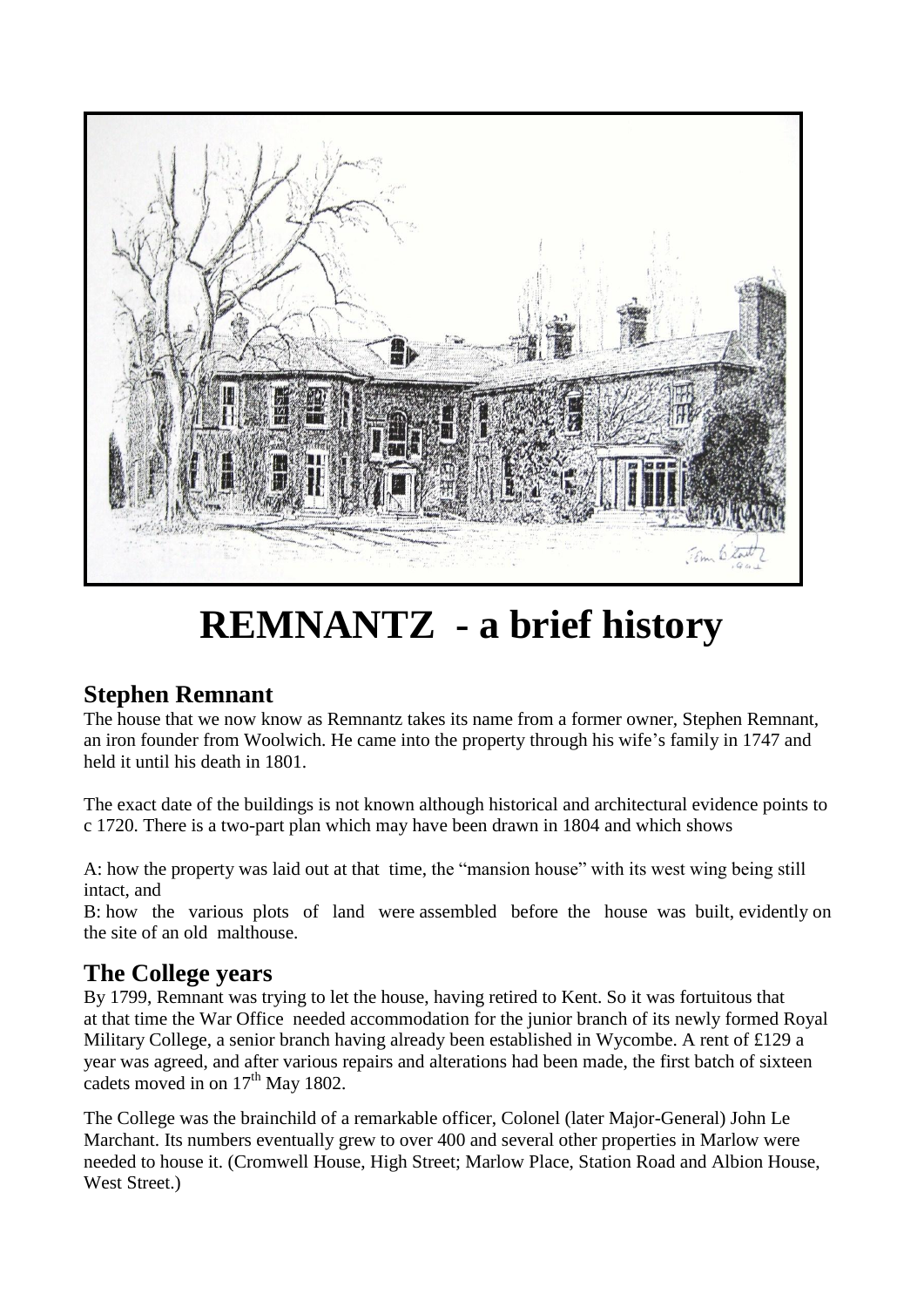The college had: 100 places for sons of officers killed in action 80 places (£40p.a.) for sons of serving officers 60 places (£90p.a.) for Royal Artillery Cadets 60 places (£90p.a.) for boys of the East India Company.

There exists a coloured engraving showing the cadets drawn up for inspection, probably by the Army's commander-in-chief, Frederick Duke of York, who is known to have visited the College in 1808. There are also two small watercolours showing ways in which the boys spent their few leisure hours e.g. fishing.

Not hinted at in these bucolic scenes was a rowdier side of cadet behaviour. There were reports of stone-throwing at professors, insulting women in the town, debts to shopkeepers, and drunkenness. In 1804, an attempted mutiny was thwarted by vigilant guards; the culprits, we are told, suffered expulsion after having their swords broken over their heads.

College life was fairly rigorous, each day starting with a parade and inspection at 6am. At 6.30am there were prayers, followed by two hours of study. Not until 9am did the cadets get their breakfast, after which they studied again from 10am to noon. Then came "fencing, riding, swimming and the sabre". Dinner was at 2pm; then it was study until 5.30pm when there was an hour of military exercises. At 8.30pm they had supper, followed by prayers and "the retreat" at 9pm.

There must have been mixed feeling among the people of Marlow when, in 1812/13, the College moved its permanent quarters to Sandhurst. If cadet discipline had been a problem, then the presence in the town of the officers and professors did a great deal for its social life. One young lady in particular lost her heart to a distinguished academic and eventually married him. He was the Rev Godfrey Faussett who was to become Lady Margaret Professor of Divinity at Oxford; she was Sarah Wethered, eldest daughter of Thomas Wethered the brewer. Before leaving Marlow, the cadets presented Thomas with a handsome silver salver, but the reason for the gift is not known.

### **The Wethered Years**

By his will, Stephen Remnant directed that the house be sold and it was put on the market, along with the Albion House Boarding School (almost directly opposite Remnantz and now known as the Shelley Cottages) and other properties, in May 1803. In the event it went to members of Remnant's own family, and it was from his great-grandson, John Richard Groves, that Thomas Wethered bought it in 1825. With its stables, kitchen garden and six-acre field, it cost him £2,000.

Thomas immediately set about remodelling it, taking down the west wing and greatly reducing the size of the second floor.

He introduced bay windows on the street and garden sides, and to accommodate his new drawing room, built a 16-foot extension to the west. (The bricks saved from these alterations are said to have been used to enlarge his brewhouse.) An amusing result of the family's move to Remnantz was that Thomas was no longer listed as "brewer" in the local directories but as "gentleman". By then his brewery had become Marlow's main industry and source of employment, as it was to remain well into the 20th century.

The remodelling improved the appearance of the house, giving it an elegance lacking in the rather fortress-like building seen in a painting of earlier date. Internally, it produced a mixture of styles; the front hall and stairwell being  $18<sup>th</sup>$  Century rococo and the Regency drawing room reflecting the taste of Thomas's day.